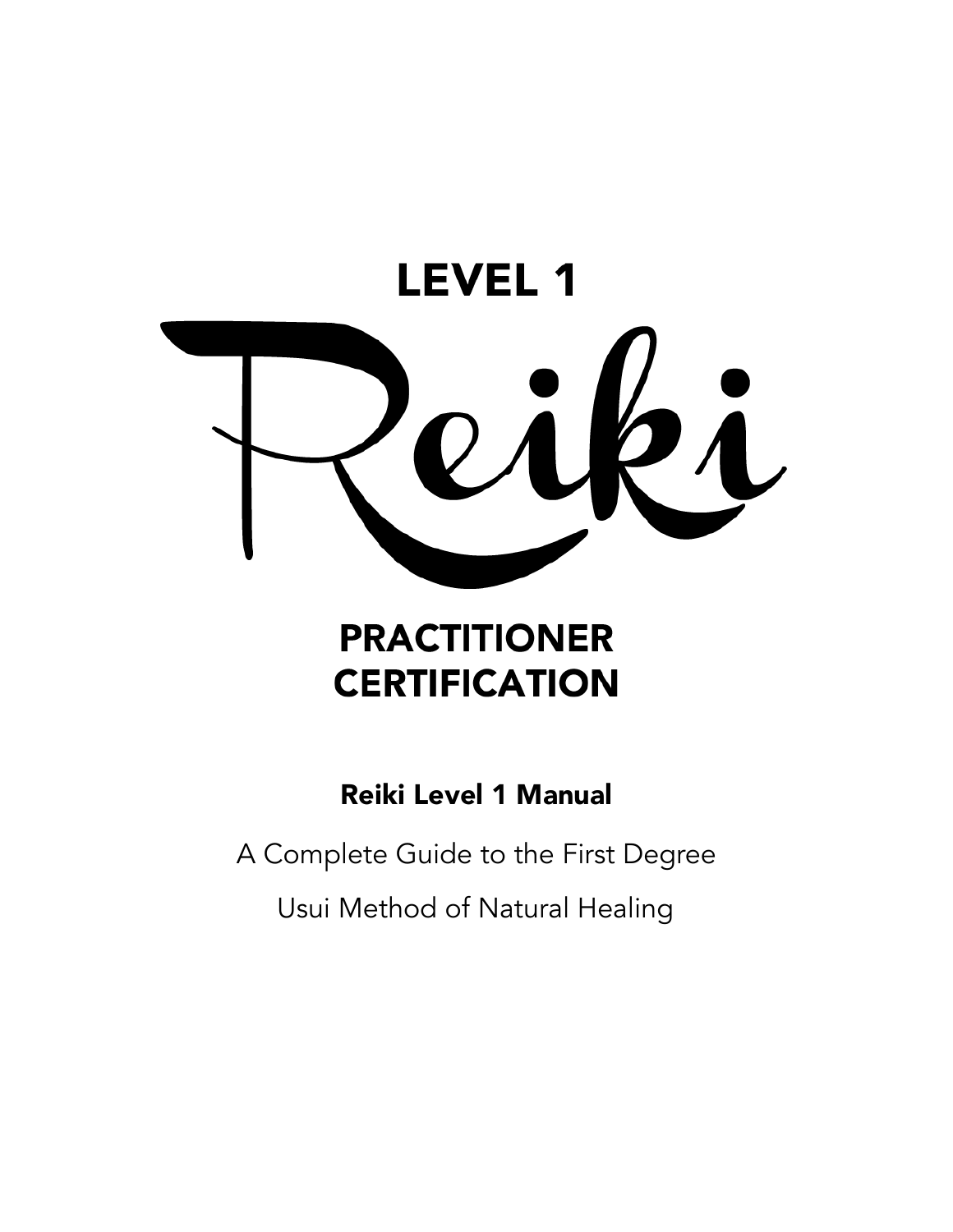Reiki Level 1 Manual

# © Copyright Notice

Reiki Level 1 Manual: A Complete Guide to the First Degree Usui Method of Natural Healing

No part of this publication may be reproduced, stored in a retrieval system, or transmitted in any form or by any means, electronic, mechanical, photocopying, recording, scanning, or otherwise, without prior written permission of the Publisher.

Copyright © 2014 | All Rights Reserved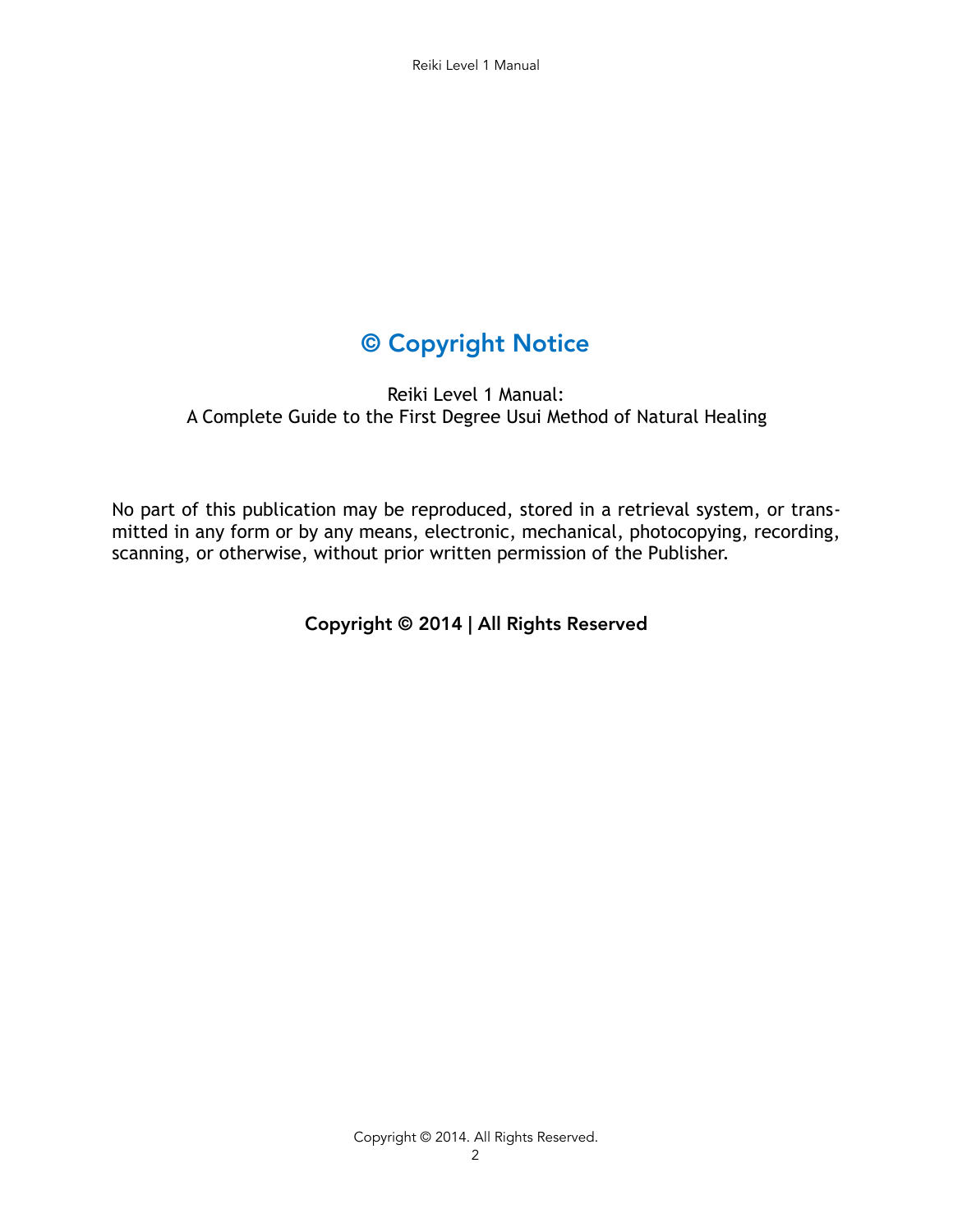### Authors & Publishers Disclaimer

Reiki is an ancient form of healing that is practised by the authors and numerous practitioners around the world. The information and techniques in this book do not constitute medical advice. Healing and medicine are two very different disciplines. You should always remember to seek medical advice from a qualified doctor or practitioner in the case of serious illness. While all suggested treatments are offered in good faith, the author and publisher cannot accept responsibility for any illness arising out of the failure by the reader/individual to seek medical advice from a qualified doctor or medical practitioner.

### Important Note to the Reader/Student

The purpose of this book is to give the reader a step by step guide to the teachings and disciplines associated with First Degree Usui Reiki. We have purposely kept the information concise so the reader can quickly and easily understand and apply Reiki.

Wherever possible we have avoided adding personal beliefs that may differ from the traditional teachings of Dr Mikao Usui. The knowledge and information contained in this book is based on the original Shiki Ryoho Method of Healing developed by Dr Usui over two hundred years ago.

If you desire to use the teachings contain within this book to heal yourself and others you must first have received the necessary attunements from a Reiki Master.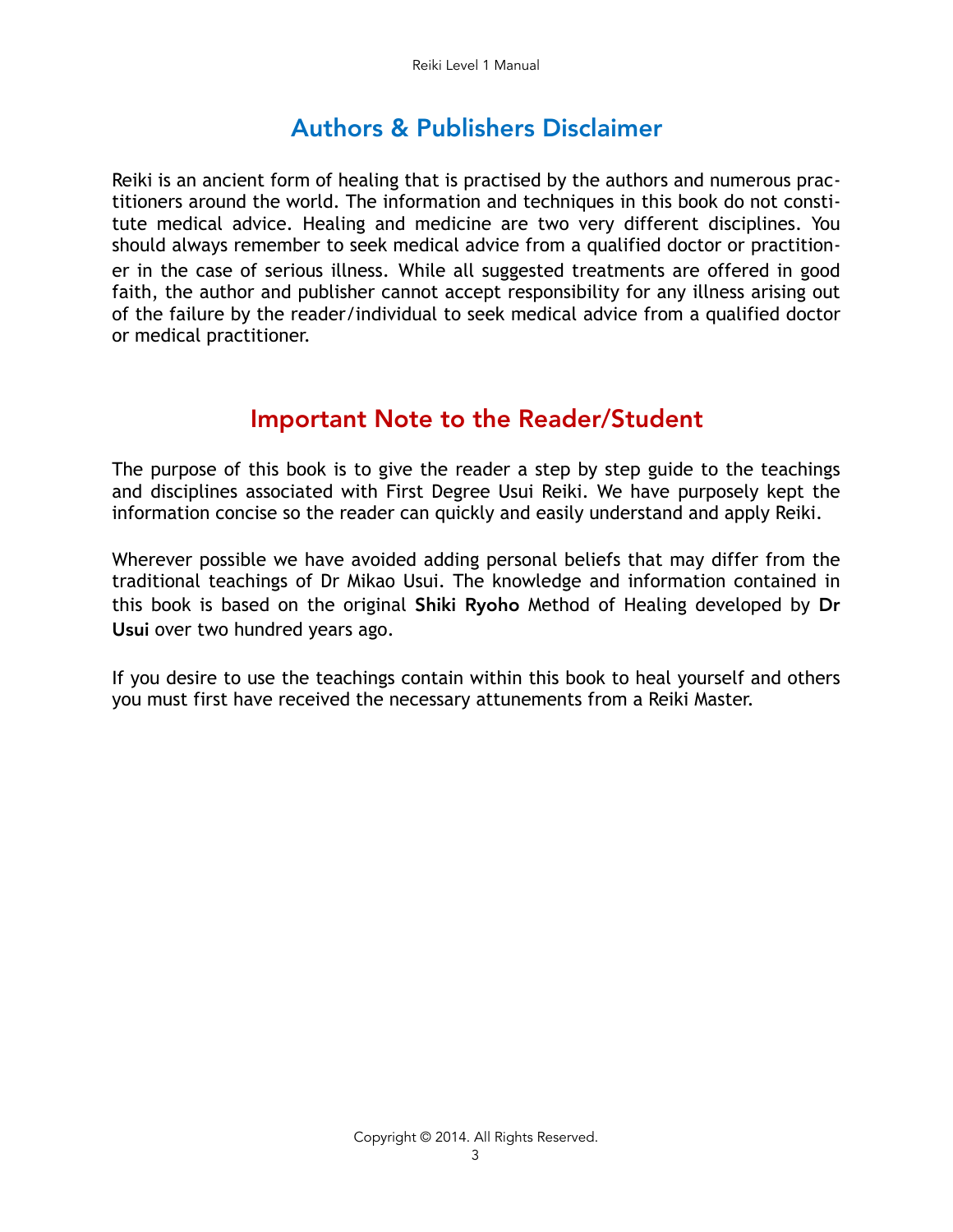### Course Outline

- Lesson 1: Reiki, the Universal Life Force
- Lesson 2: What is Reiki?
- Lesson 3: How Reiki Works
- Lesson 4: The History of Reiki
- Lesson 5: The 5 Reiki Principles
- Lesson 6: Preparing for Reiki Level 1
- Lesson 7: Anatomic Illustrations for Reiki
- Lesson 8: Reiki Self-Treatment
- Lesson 9: Preparing to Treat Others with Reiki
- Lesson 10: Treating Others with Reiki
- Lesson 11: Rapid Reiki Treatment
- Lesson 12: The Ultradian Rhythm Technique
- Lesson 13: Group Reiki Treatment
- Lesson 14: Reiki and Pregnancy, Babies, and Children
- Lesson 15: Reiki Brings Comfort to Those Souls Crossing Over
- Lesson 16: Use Your Imagination
- Lesson 17: Final Thoughts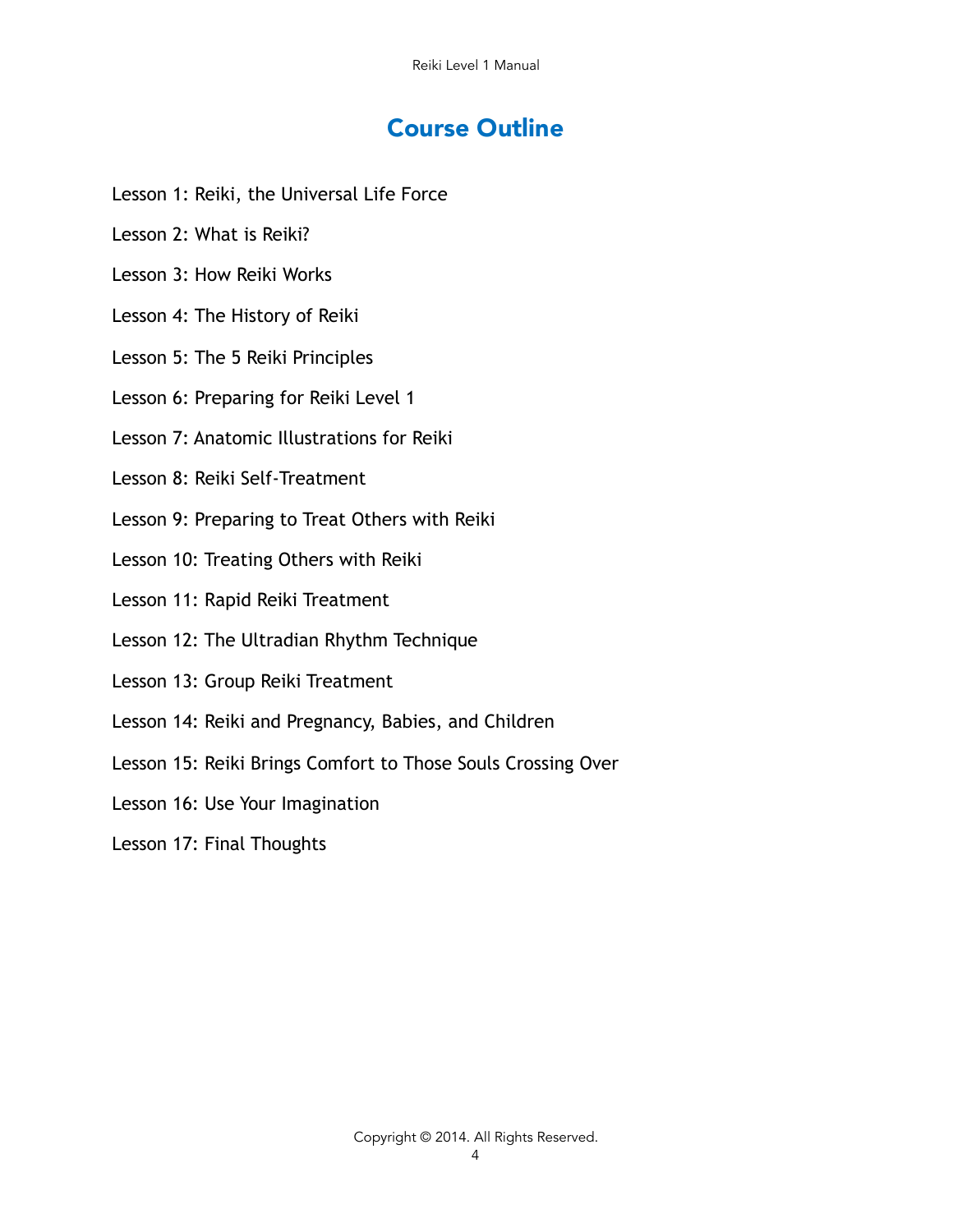

### "I am realistic. I expect miracles." - Dr. Wayne Dyer

## An Introduction to Usui Reiki

*"To heal from the inside out is the key"* – Wynonna Judd



Reiki is the gift of vitality and self preservation encoded into the genetic makeup of all God's creatures. It is the higher self's connection to the universal energy that breathes life into all living things. We are all born with the omniscient wisdom to heal and preserve life. All living things are connected. Our ancestors used and relied on their own abilities and instincts. Unfortunately, these basic skills have been forgotten and are rarely used today. Humanity in its relentless ambition for progress has given up its most precious and natural gift.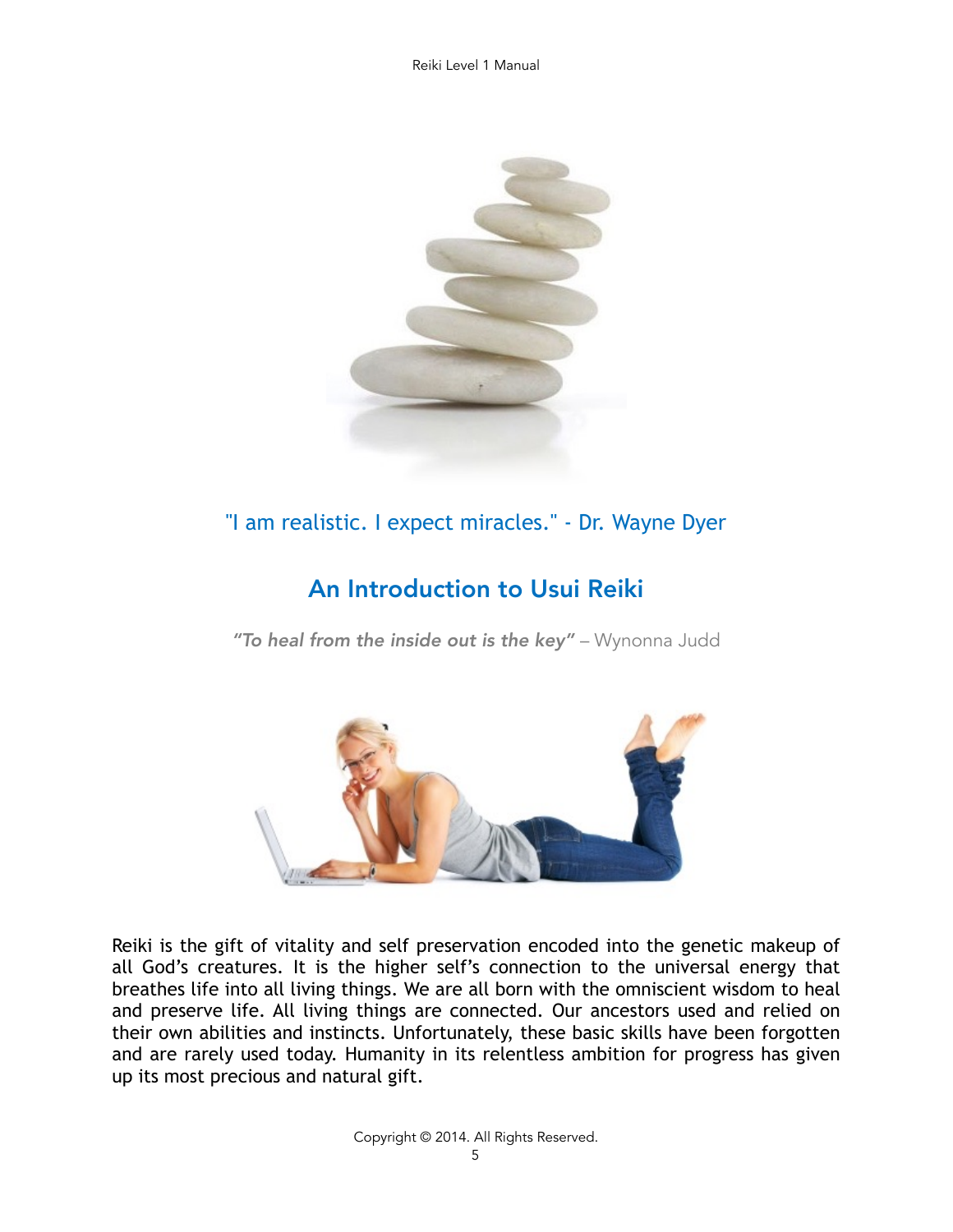Through the media and clever advertising campaigns the majority of the world's population have been conditioned to rely heavily on modern technology at the expense of their own birthright. There is a need for humanity to become re-balanced. Instead of giving up responsibility for one's life and health, it is vitally important to regain equilibrium between ancient and modern technology. *Reiki is the catalyst*.

Many people believe when you are ready to embrace the principles of Reiki you will be guided to a teacher. I personally believe that Reiki with its infinite wisdom and unconditional love seeks out the person when they need it most. This is true of my own experience and introduction to Reiki.



"Eventually you will come to understand that love heals everything, and love is all there is" - Gary Zukav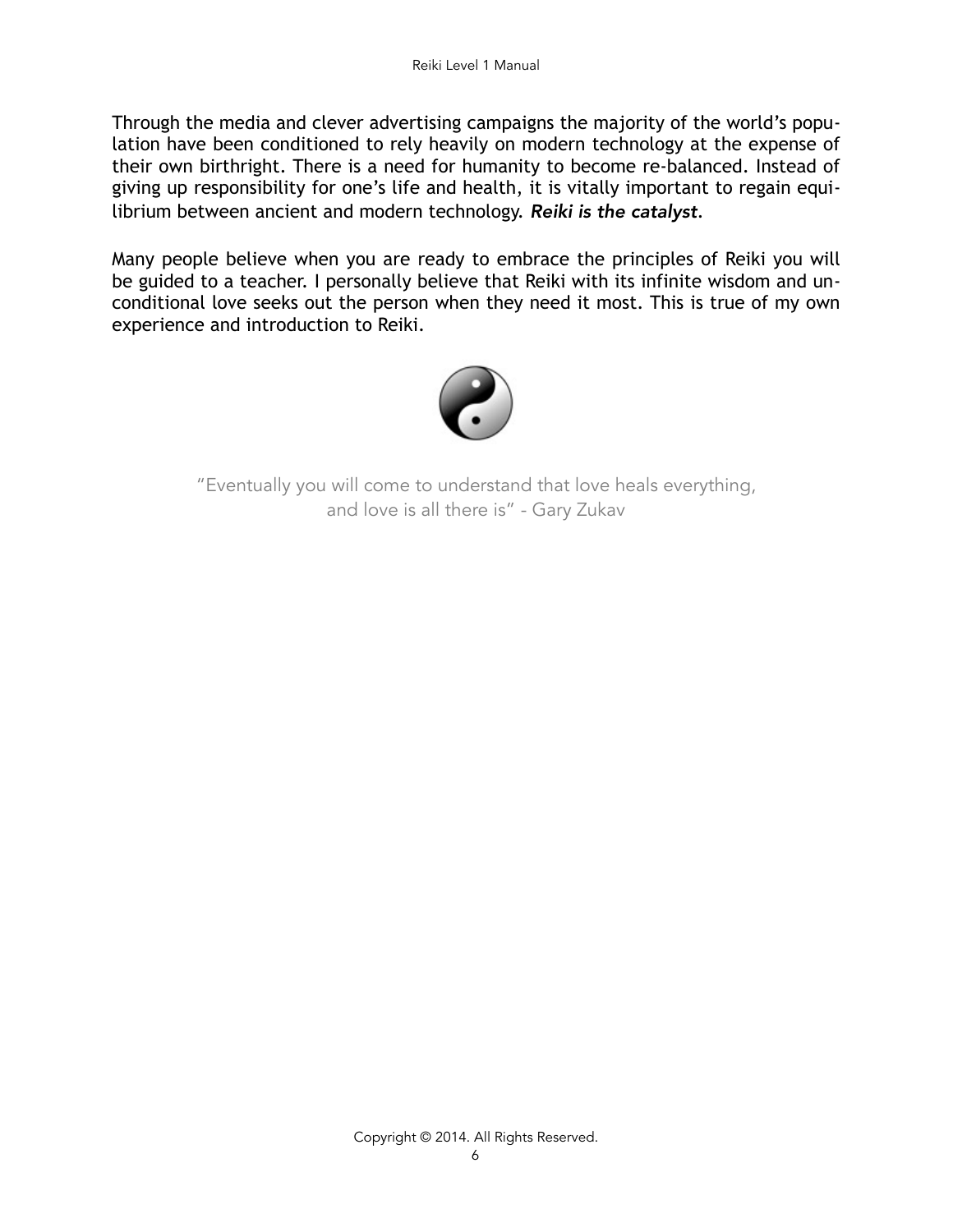## Lesson 1: Reiki the Universal Life Force

#### "Our sorrow and wounds are healed only when we touch them with compassion" – Buddha

There is a non physical ubiquitous energy that gives life to every living organism. For many thousands of years we have known of this energy and have sought to develop ways to harness its power to heal and influence our lives. The Japanese call this energy Ki. It is also known as Chi by the Chinese, Prana by a number of Asian cultures and the Holy Spirit or Holy Ghost by most of the western world.

We carry this energy in and around our bodies from the moment we are conceived. Science has established its existence, and with the aid of Kirlian photography we are able to see this energy that encompasses all living things. Ancient Eastern cultures have harnessed and applied this energy for healing since before the birth of Jesus Christ.

Many successful disciplines such as Reiki, Tai Chi, Feng Shui, Meditation, Yoga and Acupuncture have been developed to control and greatly enhance the flow of this energy in and around the body. The energy itself is pure and has omniscient wisdom.

Humanity has become fragmented and hollow; we are only a shadow of what we could be. We need to go back to go forward once more. By practising the discipline of Reiki you regain your natural abilities to heal yourself and others and the knowledge you require to lead a happier more fulfilling life.

Nature's life giving energy is a great and wise teacher, by pursuing its wisdom through Reiki you will grow to new heights of understanding and life will flow at a more enjoyable and exciting pace. Remember always that this life giving energy is a gift from God – your Birthright. Everyone possesses this gift and uses it daily even though they probably do not realise they are doing so.

When a child for instance falls and hurts their knee, instinctively they place their hand on the sore spot and the pain is relieved as they unconsciously work with this energy to heal themselves. Likewise, a parent will kiss their child's hurt or injured limb better and place their hand on top. Unknowingly both the parent and the child are working unconsciously with this healing energy. The parent sending and channelling the energy; the child receiving and drawing the energy.

This wonderful energy is free. There are no patents or copyrights attached. All you need is the desire and the discipline to attune yourself to the energy and its life changing properties.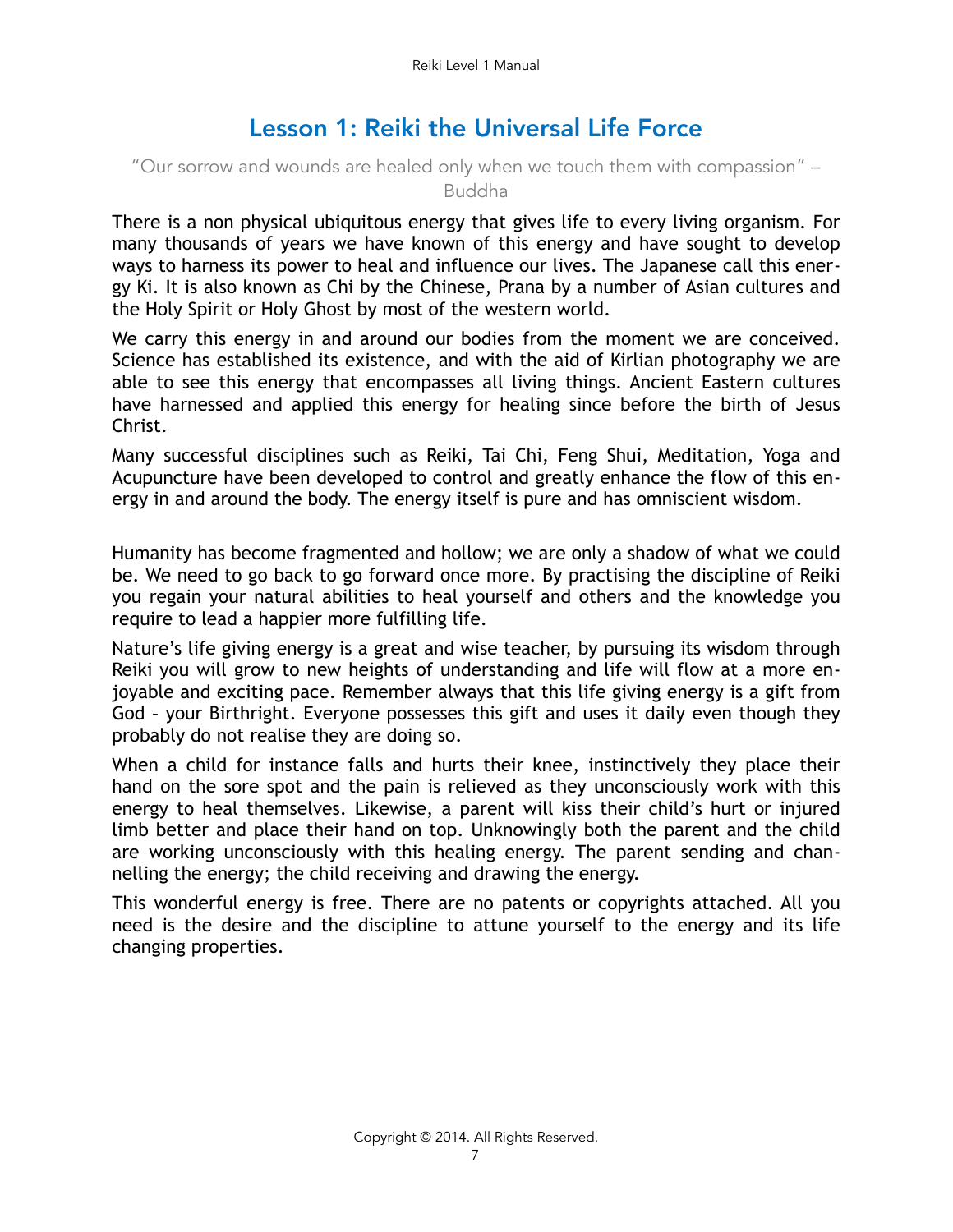### 10 Things That Weaken the Life Giving Energy





A new philosophy, a way of life, is not given for nothing.

It has to be paid dearly for and only acquired with much patience and great effort.

- Fyodor Dostoyevsky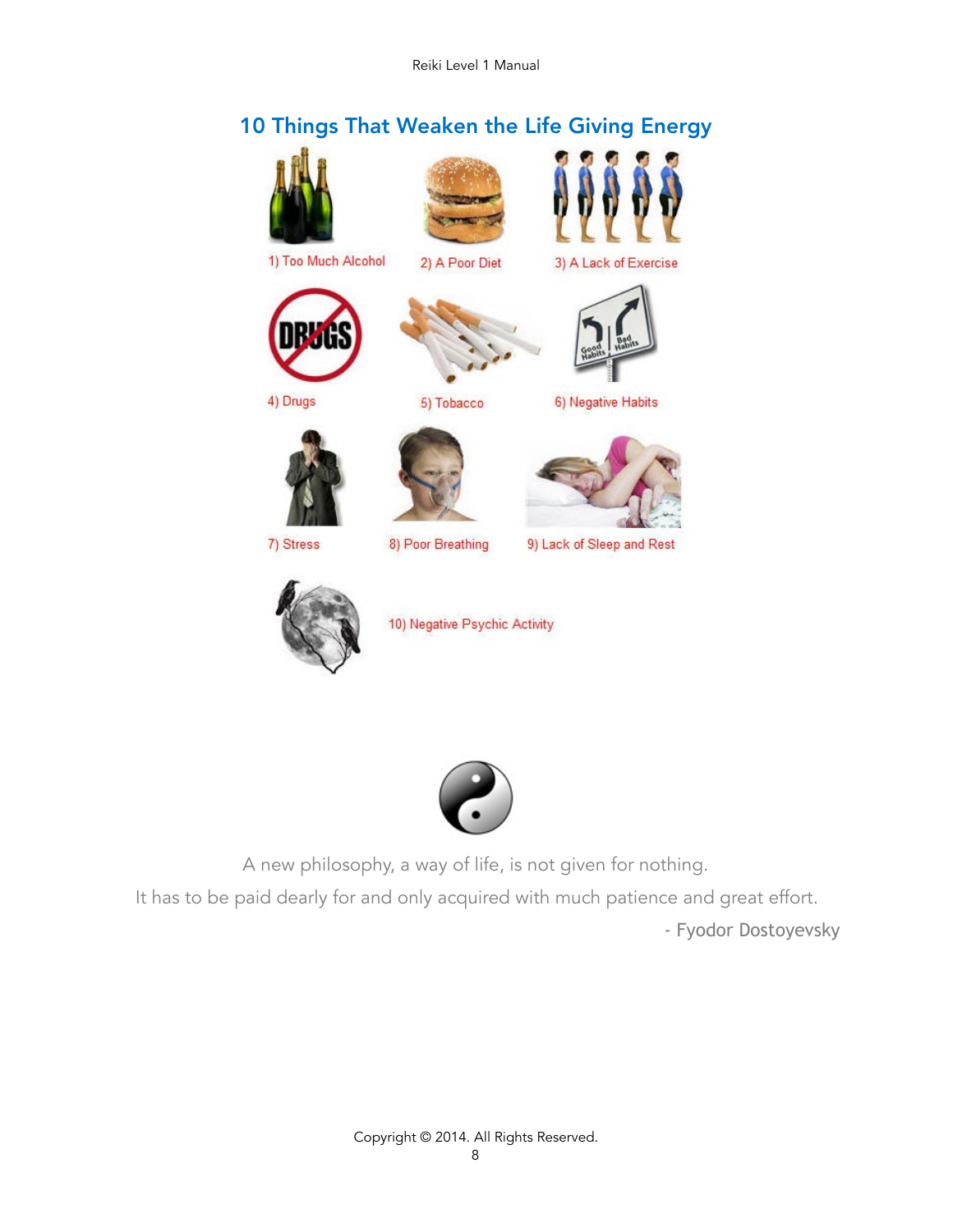# Lesson 2: What is Reiki?

In the deeper reality beyond space and time, we may be all members of one body - Sir James Jeans

Reiki is a form of hands on healing, with its origins in India and the East dating back many thousands of years to the time before Christ and Buddha. The original name, disciplines and techniques of Reiki were lost due to the traditional method of passing knowledge from generation to generation by word of mouth. Exactly when this ancient art of healing disappeared is difficult to determine. However, we do know that it was rediscovered by a Japanese Scholar and monk name Dr Mikao Usui. It was in fact Dr Usui who fashioned the name REIKI.



Reiki is a two syllable Japanese word meaning universal life force. Although the proper Japanese pronunciation is RYE-KEY, it has been westernised to RAY-KEY.

Rei means universal, omnipresent – present everywhere at the same time. Esoterically Rei means spiritual consciousness, the omniscient wisdom from God or the higher self.

Ki is the non physical vitality that gives life to all living things. Many cultures understand and recognise the importance of Ki energy and how it impacts our lives and well-being.

Ki energy can be activated for the purpose of healing. When you feel healthy and full of enthusiasm, the flow of Ki energy in your body is high and unencumbered. Life seems easier to deal with and you have a higher resistance to illness and disease.

However, when your Ki energy is low because maybe you are under stress or feeling unhappy and tired you will be more susceptible to disease and sickness. Your attitude will be generally negative and you will find it difficult to deal with life's challenges. Ki is the very essence of the soul; it leaves the body when a person dies.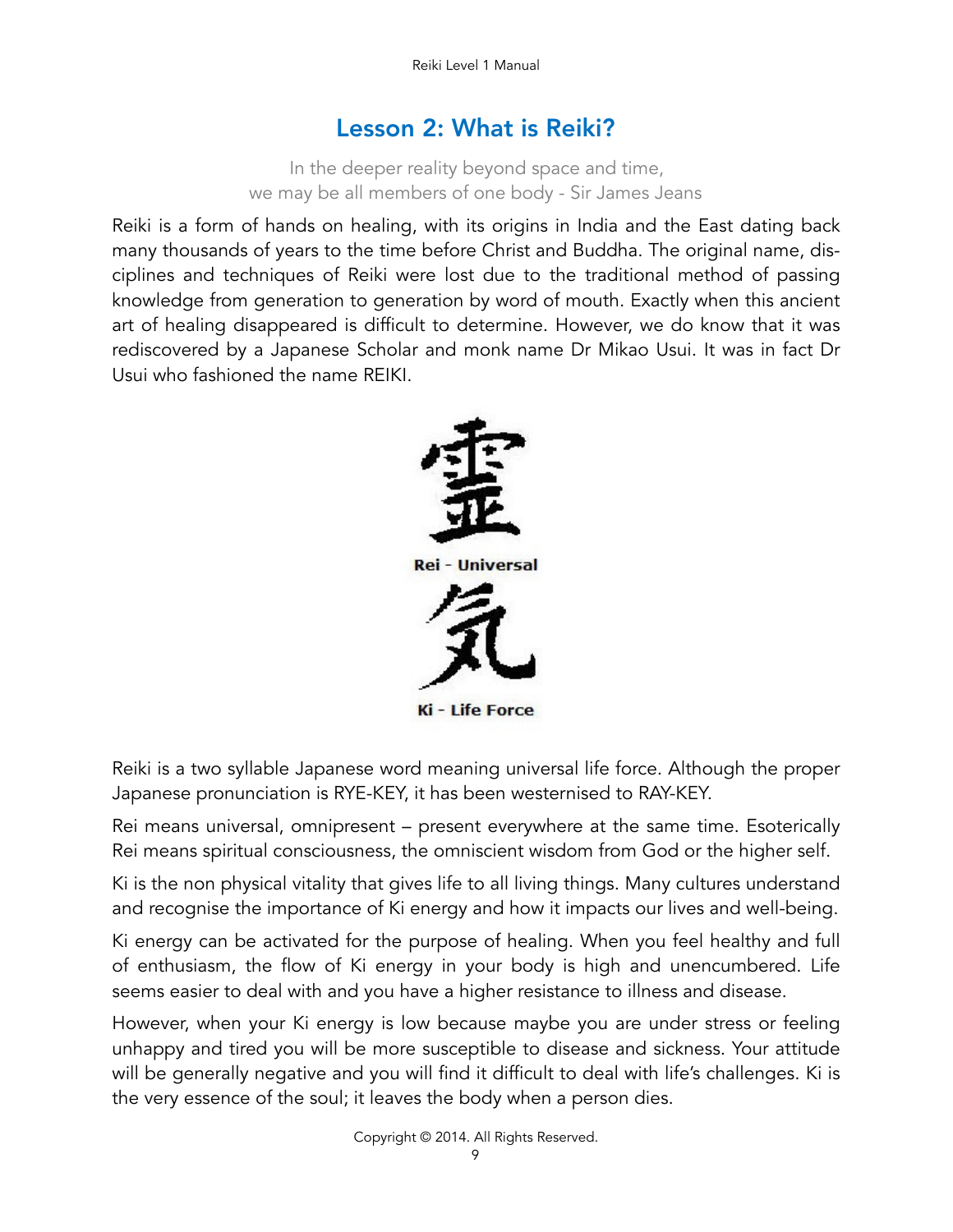Reiki is holistic; it works on the body mind and spirit by stimulating a person's own natural healing abilities. The blocked emotional and physical elements that lead to illness and disease are cleared. Reiki is neither positive nor negative; it is in fact the highest and most profound vibration of life. Divine in origin, it allows us all to become one with all things alive in our world. Reiki is pure unconditional love and joy bringing all who experience and embrace it principles together in harmony.

The skills and techniques associated with Reiki are simple and easy to learn. Small children and adults can equally comprehend and incorporate this ancient form of healing into their lives. Regular contact with Reiki will bring the recipients mind body and spirit into balance. It will also help prevent future creation of illness and disease.



"Reiki is the greatest secret in the science of energetic." - Madam Hawayo Takata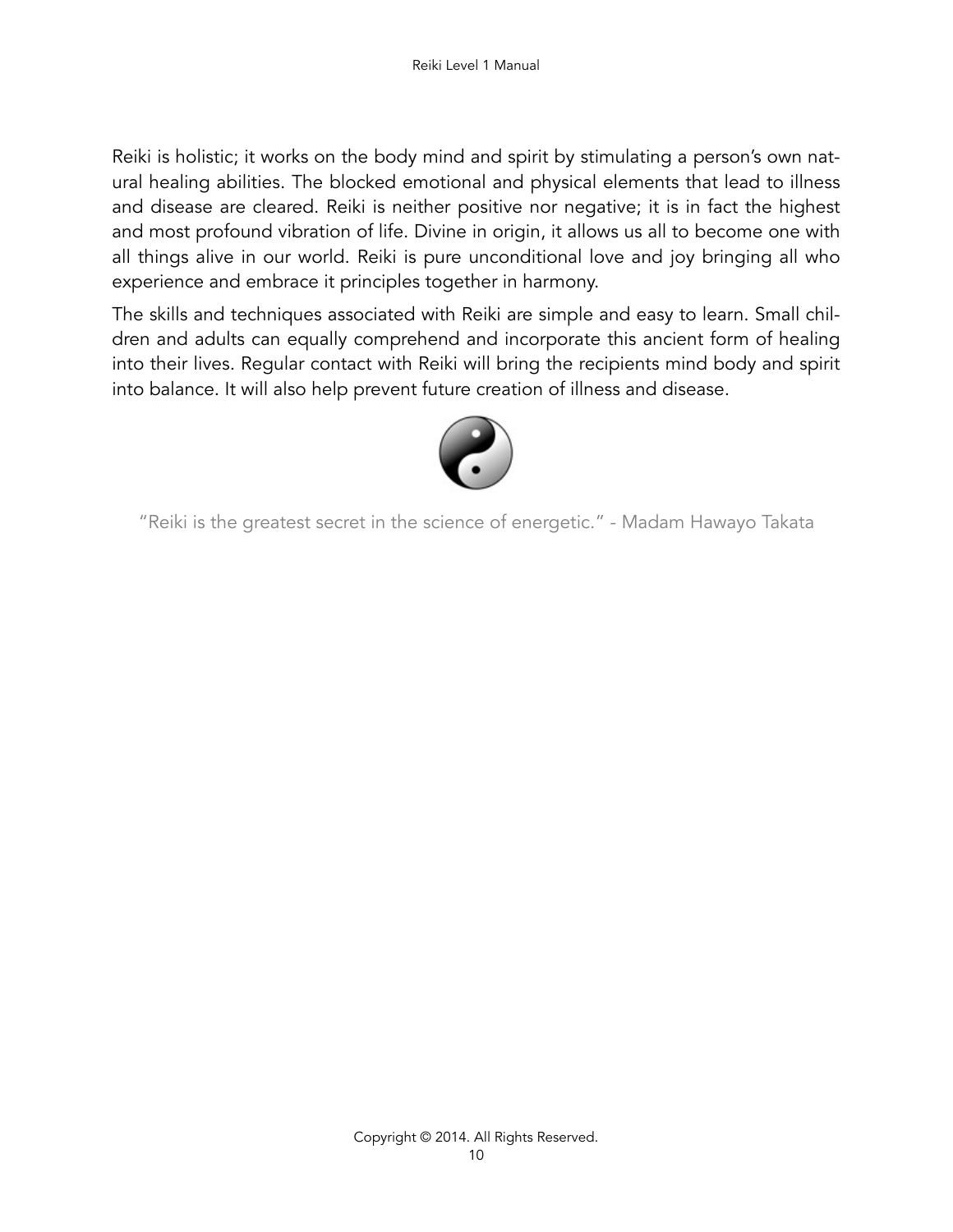# Lesson 3: How Reiki Works

You don't have a soul. You are a Soul. You have a body. ~ C.S. Lewis



The human body is made up of over 50 trillion cells. Each cell contains omniscient wisdom and is connected to the universe and every living thing within it. A good analogy is to think of the universe as a huge ocean of water. Every living thing within that ocean is like a tiny droplet. Together these droplets make up and are part of Reiki the universal life force.

Reiki is part of our genetic structure. An in built intelligence that energises the mind body and spirit. Reiki stimulates growth, health, life and healing. When it is freely allowed to flow around the body it can keep us alive and healthy for over one hundred and twenty years.

Unfortunately, bad habits and poor choices result in the flow of Reiki being stifled. It is important to note that Reiki cannot be destroyed. Even when we die and the life force leaves our body it continues to exist as part of the universe. Through neglect and ignorance we abuse this vital component of life.

When the mind body and spirit are in harmony the biological intelligence that governs the body's resources and allows it to heal itself and function correctly are intensified. Reiki is the key that unlocks the body's optimum capabilities. There are seven main energy centres in the body that control the flow of the universal life force. They are called the Chakras. Each chakra is responsible for supplying energy to specific parts of the body. When they are blocked or clogged the body becomes sick and the flow of energy is diluted.

A full Reiki treatment reopens the chakras and re-balances the flow of the universal life force around the body. A person will normally need four full treatments on four consecutive days to boost the flow of Reiki energy. This will stimulate the body's immune system and natural healing abilities. Normally the body will begin by cleansing itself of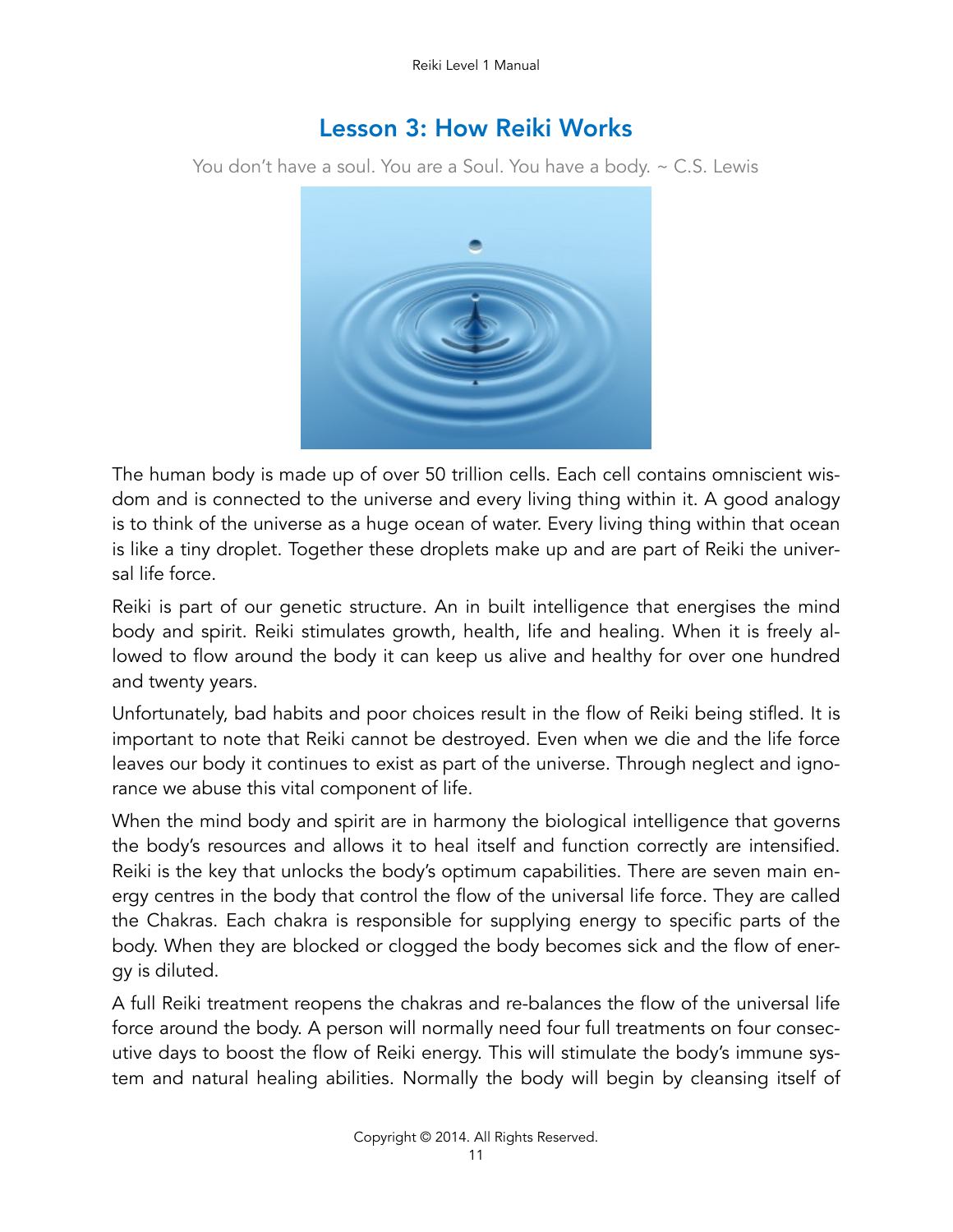toxins. As the poisons are removed, the body becomes re-balanced and the healing process can begin.

Many cultures have developed techniques and disciplines that stimulate the flow of KI energy around the body. However, Reiki is the easiest to learn and administer. The techniques are simple to master. The results are profound.

## **The 7 Major Chakra Points**

The Crown Chakra (white or violet) is positioned on the top of the head. It represents enlightenment, intuition and spiritual vision. Energy supply to the pineal glands, upper brain and right eye.



The Third Eye Chakra (Indigo) is positioned in the middle of the forehead, just above the eyebrows. It represents psychic perception, telepathy and ESP. Energy supply to the spine, lower brain, left eye, pituitary gland, nose, ears and central nervous system.

The Throat Chakra (light blue) is positioned in the centre of the neck It represents self expression, emotions, communication and creativity. Energy supply to the throat, thyroid gland, upper lungs, arms and digestive tract.

The Heart Chakra (rose and green) is positioned in the middle of the chest. It represents emotions, love, devotion, spiritual growth and compassion. Energy supply to the heart, thymus gland, liver, lungs and the circulation system.

The Solar Plexus Chakra (yellow) is positioned just above the naval. It represents the centre of the body, food is assimilated, turned into energy and distributed throughout the body. Energy supply to the emotions, stomach, liver, digestion, gall bladder and the pancreas.

The Sacral Chakra (orange) is positioned just below the naval. It represents sexual energy, perceptions and first impressions of people. Energy supply to the reproductive organs, legs and the glands.

The Root Chakra (red) is positioned at the genitals. It represents life, physical vitality, birth and creation. Energy supply to the spine, kidneys, bladder and the suprarenal glands.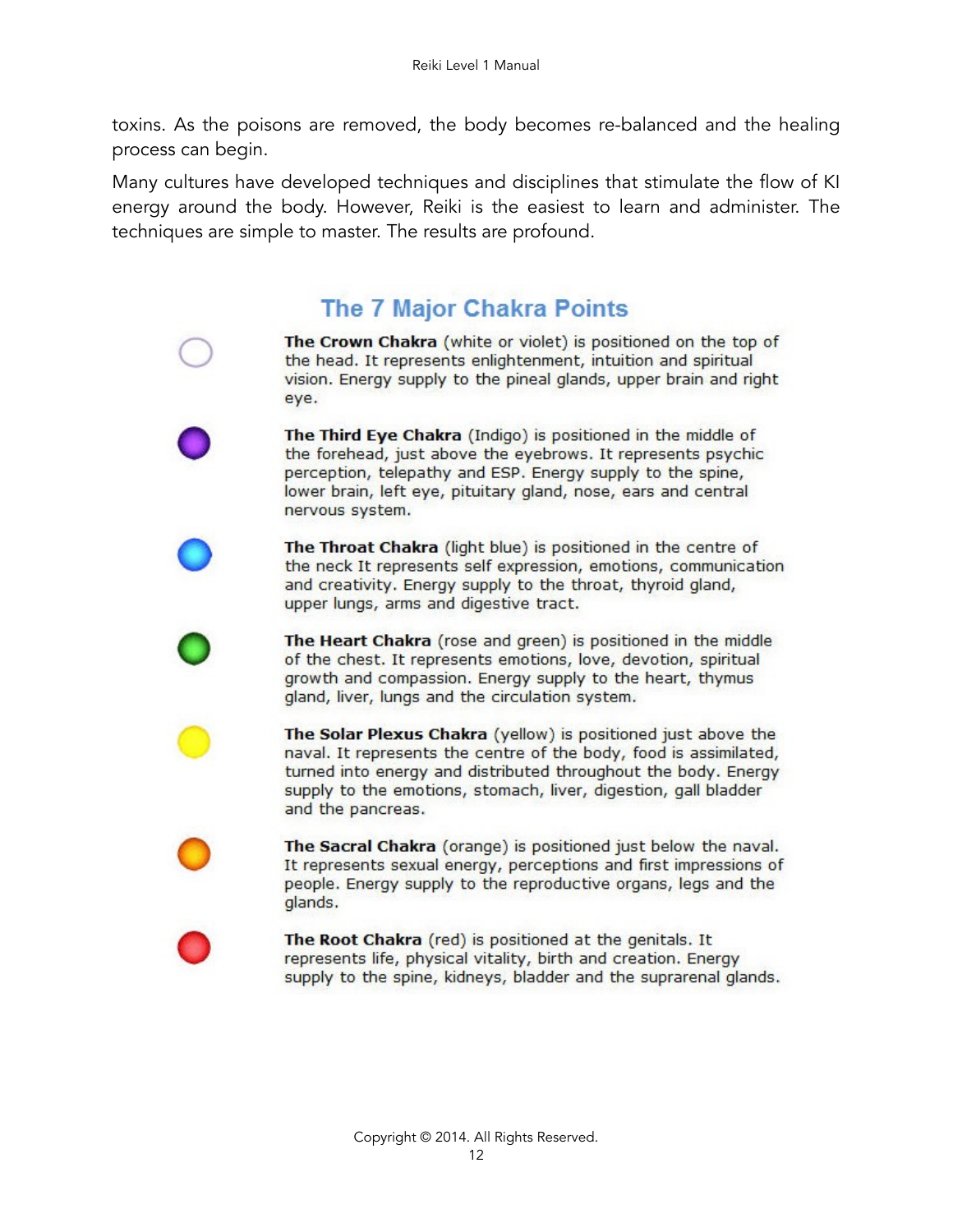

Reiki is ever-present in our bodies. This means anyone can harness this profound inbuilt intelligent energy for healing.

However, without being attuned to the universal life force you will only be using about 10-20% of its capacity for healing.

Madam Takata explained it best when she described Reiki as being similar to radio waves. We cannot see them but we know they are everywhere around us. When we turn on a radio and tune into the radio waves we can pick up a signal. That signal is turned into a radio programme. Similarly the universal life force is everywhere, although we cannot see it unless we use Kirlian photography.

When we are tuned into the energy by a Reiki Master we are able to harness Reiki to heal ourselves and others. This gift of healing remains with us for the rest of our lives. We can only lose it if we use it for negative or destructive purposes. Reiki is pure and it needs to be treated as such.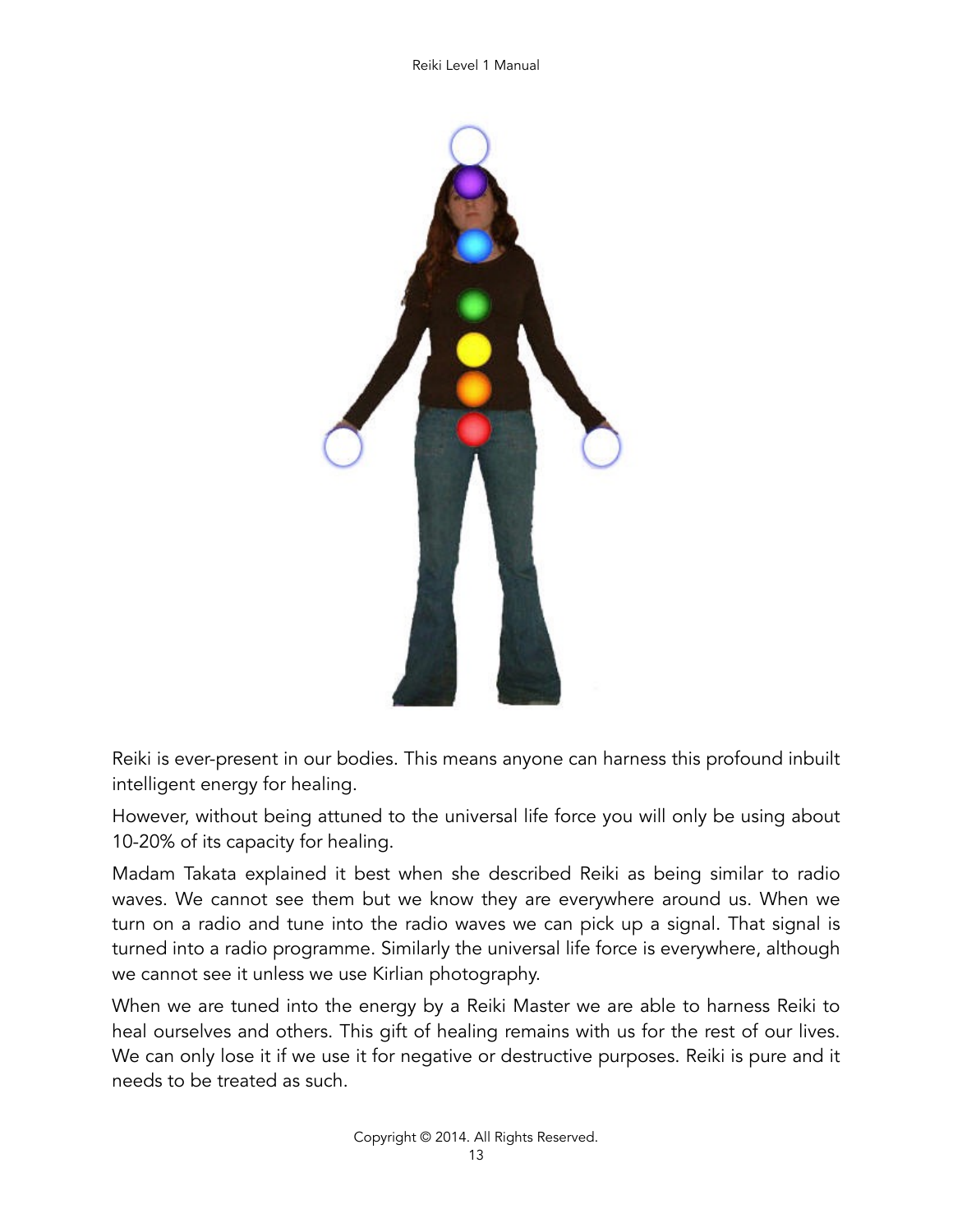Reiki is channelled through the hands. When you place your hands on your own body, or the body of another person for the purpose of healing you connect with the universal life force. The wisdom of Reiki then goes to work to bring about healing, balance and whatever is needed on a holistic level.

The best way to understand how Reiki works is to experience it.



God be in my head, and in my understanding. God be in my eyes, and in my looking. God be in my mouth, and in my speaking. God be in my heart, and in my thinking. God be at my end, and at my departing. - Anon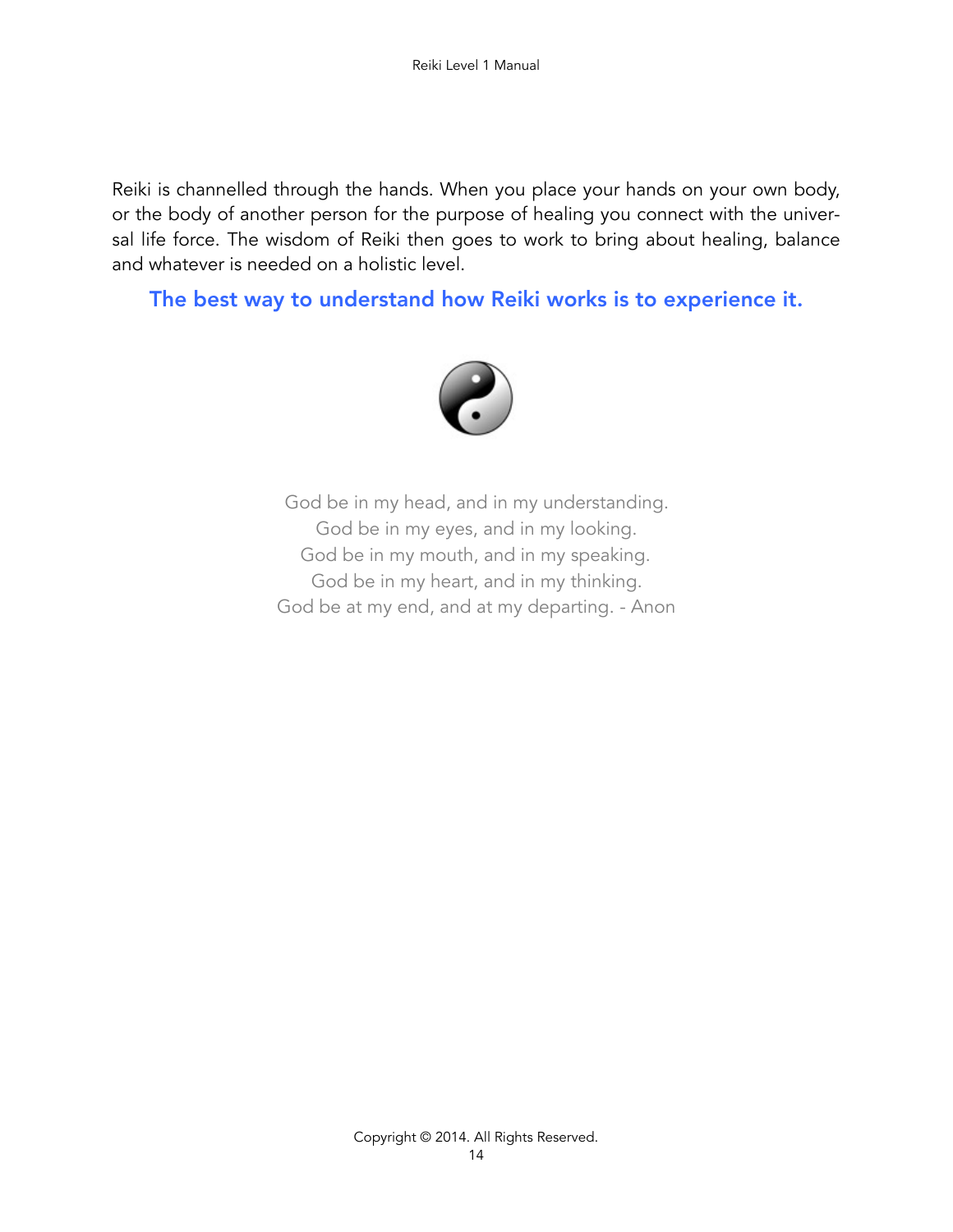*I hope you enjoyed this except from the Manual!* 

*This excerpt is protected by copyright, and may not be reproduced or shared in any way, under any circumstances.* 

*The Licensing for all 3 Reiki Manuals is part of the Reiki Teacher Business Package, which you can purchase from:* 

<http://www.sacredwellness.co/reiki-teacher-business-package>

### THE REIKI TEACHER BUSINESS PACKAGE

A turn-key Reiki Business solution! Have everything you need to start teaching Reiki workshops, including The Sacred Wellness Reiki Training Guide, all 3 Reiki Manuals, and Lecture Notes!

This package includes the Licensing and Master Resale Rights (MRR) for the following manuals:

- Reiki Level 1
- Reiki Level 2
- Reiki Level 3 Master Teacher

These are the same manuals that I use in my Reiki workshops, and I've received nothing but positive feedback about them from my students. Plus, you'll also receive my expert guidance from years of teaching Reiki workshops, which I've compiled into The Sacred Wellness Reiki Training Guide!

The Sacred Wellness Reiki Training Guide is an indispensable tool for all Reiki Teachers, and it specifically addresses the curriculum found in these manuals. I've included my own commentary on each manual, plus suggestions on how and when to perform attunements, how to facilitate student practice sessions, and how to plan your topics for each of Reiki Level 1, Reiki Level 2, and Reiki Level 3 Master Teacher workshops.

Plus, you'll receive Lecture Notes to accompany each Reiki Manual, 2 Client Intake Forms, and a document outlining your Licensing Terms.